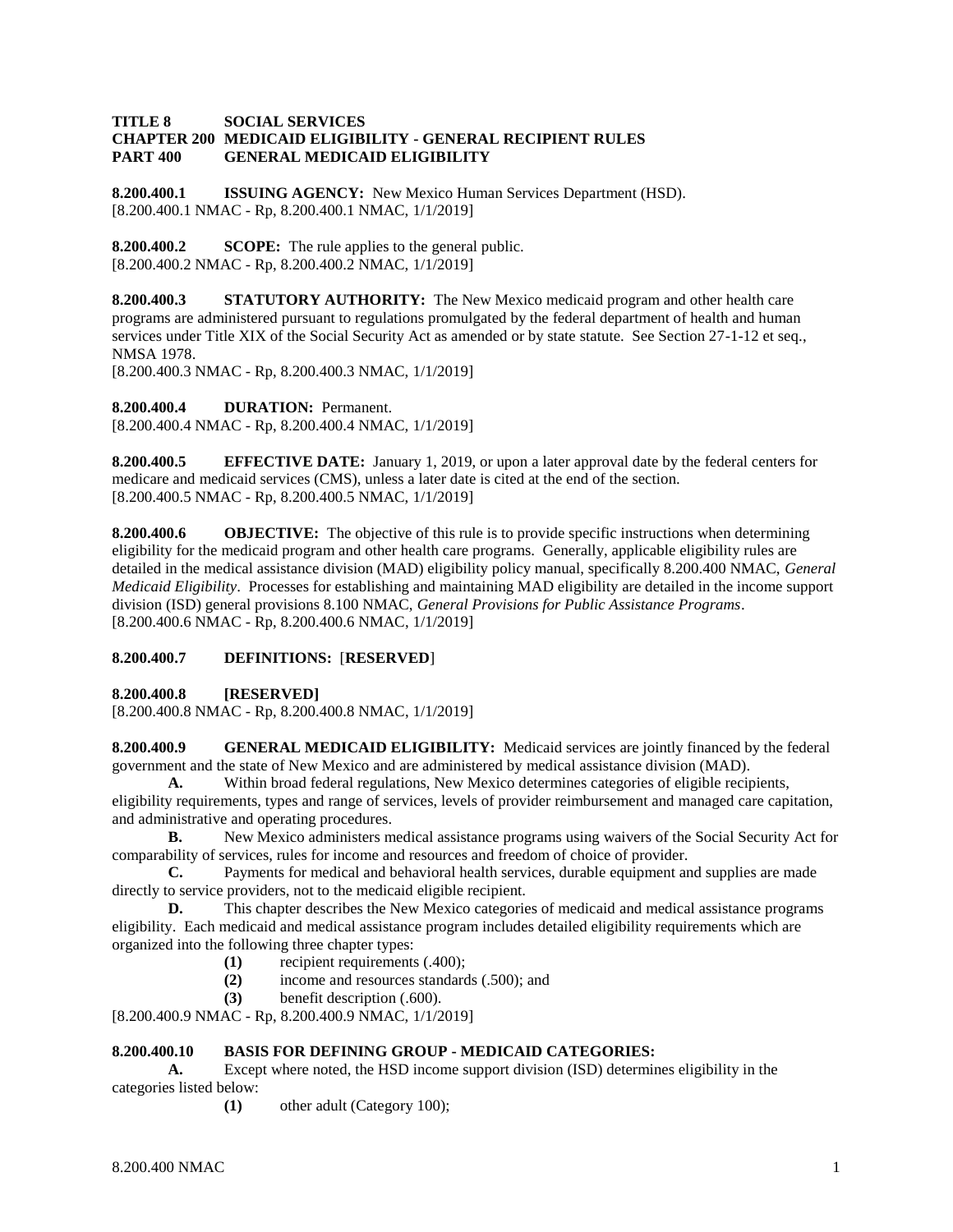- **(2)** parent caretaker (Category 200);
- **(3)** pregnant women (Category 300);
- **(4)** pregnancy-related services (Category 301);
- **(5)** loss of parent caretaker due to earnings from employment or due to spousal support

(Categories 027 and 028);

- **(6)** newborn (Category 031);
- **(7)** children under age 19 (Categories 400, 401, 402, 403, 420, and 421);
- **(8)** children, youth, and families department medicaid (Categories 017, 037, 046, 04, 066,

and 086); and

**(9)** family planning (Category 029).

**B. Medicare savings program (MSP):** MSP assists an eligible recipient with the cost of medicare.

**(1)** Medicare is the federal government program that provides health care coverage for individuals 65 or older; or under 65 who have a disability. Individuals under 65 who have a disability are subject to a waiting period of 24 months from the approval date of social security disability insurance (SSDI) benefits before they receive medicare coverage. Coverage under medicare is provided in four parts.

**(a)** Part A hospital coverage is usually free to beneficiaries when medicare taxes are paid while working.

**(b)** Part B medical coverage requires monthly premiums, co-insurance and deductibles to be paid by the beneficiary.

**(c)** Part C advantage plan allows a beneficiary to choose to receive all medicare health care services through a managed care organization.

- **(d)** Part D provides prescription drug coverage.
- **(2)** The following MSP programs can assist an eligible recipient with the cost of medicare.
	- **(a) Qualified medicare beneficiaries (QMB) - Categories 041 and 044:** QMB

covers low income medicare beneficiaries who have or are conditionally eligible for medicare Part A. QMB benefits are limited to the following:

- **(i)** cost for the monthly medicare Part B premium;
- **(ii)** cost of medicare deductibles and coinsurance; and

**(iii)** cost for the monthly medicare Part A premium (for those enrolling

conditionally).

## **(b) Specified low-income medicare beneficiaries (SLIMB) - Category 045:**

SLIMB medicaid covers low-income medicare beneficiaries who have medicare Part A. SLIMB is limited to the payment of the medicare Part B premium.

**(c) Qualified individuals 1 (QI1s) - Category 042:** QI1 medicaid covers lowincome medicare beneficiaries who have medicare Part A. QI1 is limited to the payment of the medicare part B premium.

### **(d) Qualified disabled working individuals (QDI) - Category 050:** QDI

medicaid covers low income individuals who lose entitlement to free medicare Part A hospital coverage due to gainful employment. QDI is limited to the payment of the monthly Part A hospital premium.

**(e) Medicare Part D prescription drug coverage - low income subsidy (LIS) - Category 048:** LIS provides individuals enrolled in medicare Part D with a subsidy that helps pay for the cost of Part D prescription premiums, deductibles and co-payments. An eligible recipient receiving medicaid through QMB, SLMB or QI1 is automatically deemed eligible for LIS and need not apply. Other low-income medicare beneficiaries must meet an income and resource test and submit an application to determine if they qualify for LIS.

# **C. Supplemental security income (SSI) related medicaid:**

**(1) SSI - Categories 001, 003 and 004:** Medicaid for individuals who are eligible for SSI. Eligibility for SSI is determined by the social security administration (SSA). This program provides cash assistance and medicaid for an eligible recipient who is:

- **(a)** aged (Category 001);
- **(b)** blind (Category 003); or
- **(c)** disabled (Category 004).

**(2) SSI medicaid extension - Categories 001, 003 and 004:** MAD provides coverage for certain groups of applicants or eligible recipients who have received supplemental security income (SSI) benefits and who have lost the SSI benefits for specified reasons listed below and pursuant to 8.201.400 NMAC:

- **(a)** the pickle amendment and 503 lead;
- **(b)** early widow(er);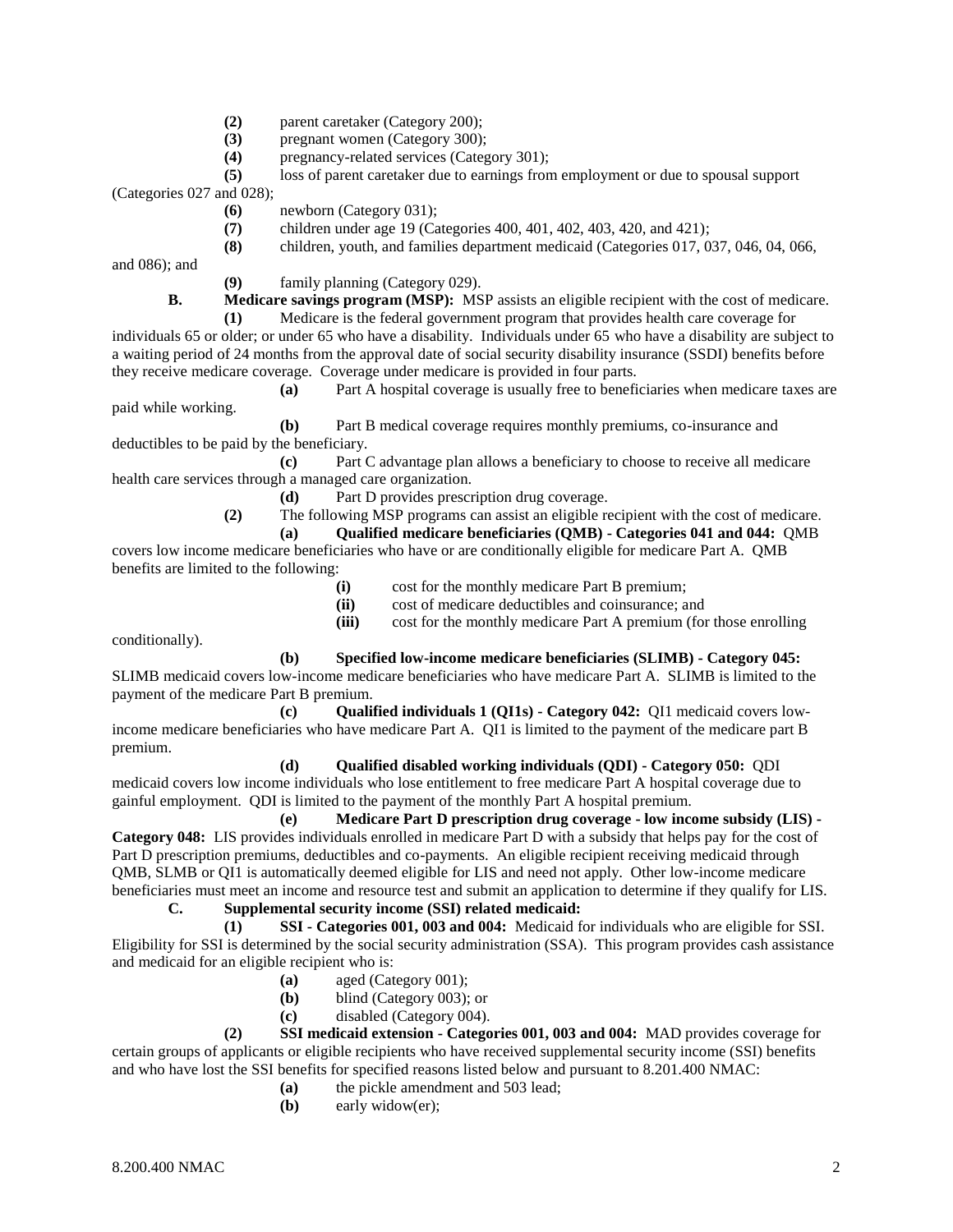- **(c)** disabled widow(er) and a disabled surviving divorced spouse;
- **(d)** child insurance benefits, including disabled adult children (DAC);
- **(e)** nonpayment SSI status (E01);
- **(f)** revolving SSI payment status "ping-pongs"; and
- **(g)** certain individuals who become ineligible for SSI cash benefits and, therefore,

may receive up to two months of extended medicaid benefits while they apply for another MAD category of eligibility.

#### **(3) Working disabled individuals (WDI) and medicare wait period - Category 074:** There are two eligibility types:

**(a)** a disabled individual who is employed; or

**(b)** a disabled individual who has lost SSI medicaid due to receipt of SSDI and the individual does not yet qualify for medicare.

### **D. Long term care medicaid:**

**(1)** medicaid for individuals who meet a nursing facility (NF) level of care (LOC), intermediate care facilities for the intellectually disabled (ICF-ID) LOC, or acute care in a hospital. SSI income methodology is used to determine eligibility. An eligible recipient must meet the SSA definition of aged (Category 081); blind (Category 083); or disabled (Category 084).

**(2) Institutional care (IC) medicaid - Categories 081, 083 and 084:** IC covers certain inpatient, comprehensive and institutional and nursing facility benefits.

**(3) Program of all-inclusive care for the elderly (PACE) - Categories 081, 083 and 084:** PACE uses an interdisciplinary team of health professionals to provide dual medicaid/medicare enrollees with coordinated care in a community setting. The PACE program is a unique three-way partnership between the federal government, the state, and the PACE organization. The PACE program is limited to specific geographic service area(s). Eligibility may be subject to a wait list for the following:

- **(a)** the aged (Category 081);
- **(b)** the blind (Category 083); or
- **(c)** the disabled (Category 084).

## **(4) Home and community-based 1915 (c) waiver services (HCBS) - Categories 090, 091,**

**092, 093, 094, 095 and 096:** A 1915(c) waiver allows for the provision of long term care services in home and community based settings. These programs serve a variety of targeted populations, such as people with mental illnesses, intellectual disabilities, or physical disabilities. Eligibility may be subject to a wait list.

- **(a) There are two HCBS delivery models:**
	-

# **(i)** traditional agency delivery where HCBS are delivered and managed by

a MAD enrolled agency; or

**(ii)** mi via self-directed where an eligible recipient, or his or her

representative, has decision-making authority over certain services and takes direct responsibility to manage the eligible mi via recipient's services with the assistance of a system of available supports; self-direction of services allows an eligible mi via recipient to have the responsibility for managing all aspects of service delivery in a personcentered planning process.

### **(b) HCBS waiver programs include:**

| $094$ :   | (i)           | elderly (Category 091), blind (Category 093) and disabled (Category                 |
|-----------|---------------|-------------------------------------------------------------------------------------|
|           | (ii)<br>(iii) | medically fragile (Category 095);<br>developmental disabilities (Category 096); and |
|           | (iv)          | self-directed model for Categories 090, 091, 093, 094, 095, 096 and                 |
| $(092)$ . |               |                                                                                     |

092).

**E. Emergency medical services for aliens (EMSA):** EMSA medicaid covers certain noncitizens who either are undocumented or who do not meet the qualifying non-citizen criteria specified in 8.200.410 NMAC. Non-citizens must meet all eligibility criteria for one of the medicaid categories noted in 8.285.400 NMAC, except for citizenship or qualified non-citizen status. Medicaid eligibility for and coverage of services under EMSA are limited to the payment of emergency services from a medicaid provider.

**F. Refugee medical assistance (RMA) - Categories 049 and 059:** RMA offers health coverage to certain low income refugees during the first eight months from their date of entry to the United States (U.S.) when they do not qualify for other medicaid categories of eligibility. A RMA eligible refugee recipient has access to a benefit package that parallels the full coverage medicaid benefit package. RMA is funded through a grant under Title IV of the Immigration and Nationality Act (INA). A RMA applicant who exceeds the RMA income standards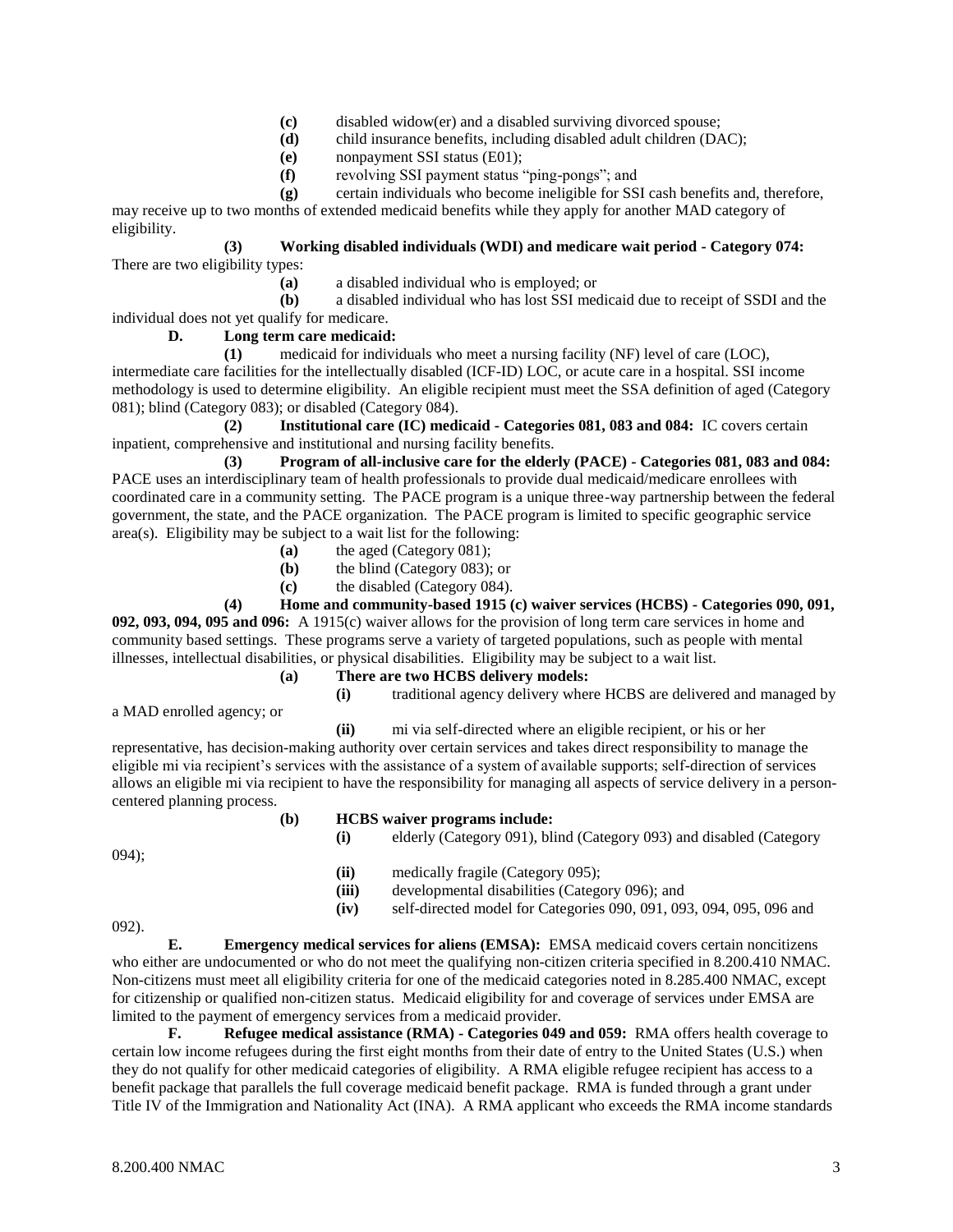may "spend-down" below the RMA income standards for Category 059 by subtracting incurred medical expenses after arrival into the U.S.

**G. Breast and cervical cancer (BCC) - Category 052:** BCC medicaid provides coverage to an eligible uninsured woman, under the age of 65 who has been screened and diagnosed by the department of health (DOH) as having breast or cervical cancer to include pre-cancerous conditions. The screening criteria are set forth in the centers for disease control and prevention's national breast and cervical cancer early detection program (NBCCEDP). Eligibility is determined using DOH notification and without a separate medicaid application or determination of eligibility.

[8.200.400.10 NMAC - Rp, 8.200.400.10 NMAC, 1/1/2019]

**8.200.400.11 PRESUMPTIVE ELIGIBILITY FOR BREAST AND CERVICAL CANCER:** PE provides immediate access to health services when an individual appears to be eligible for Category 052.

**A. Breast and cervical cancer (BCC) (Category 052):** PE provides temporary medicaid coverage for an uninsured woman, under the age of 65 who has been screened and diagnosed by the DOH as having breast or cervical cancer to include pre-cancerous conditions. Only one PE period is allowed per calendar year.

**B.** PE is determined by a qualified entity certified by HSD. Qualified entities may include community and rural health centers, hospitals, physician offices, local health departments, family planning agencies and schools.

**C.** The PE period begins on the date the provider determines presumptive eligibility and terminates at the end of the following month.

**D.** Providers shall notify the MAD claims processing contractor of the determination within 24-hours of the PE determination.

**E.** For continued medicaid eligibility beyond the PE period, a completed and signed application for medicaid must be submitted to HSD/ISD. An eligible PE provider must submit the application to ISD within 10 calendar days from the receipt of the application.

[8.200.400.11 NMAC - Rp, 8.200.400.11 NMAC, 1/1/2019]

#### **8.200.400.12 12 MONTHS CONTINUOUS ELIGIBILITY FOR CHILDREN (42 CFR 435.926):**

**A.** HSD provides continuous eligibility for the period specified in Subsection B of 8.200.400.14 NMAC for an individual who is:

**(1)** Under age 19 and

**(2)** Eligible and enrolled for mandatory or optional coverage under the State plan.

**B.** The continuous eligibility period is 12 months. The continuous eligibility period begins on the effective date of the individual's eligibility or most recent redetermination or renewal of eligibility.

**C.** A child's eligibility may not be terminated during a continuous eligibility period, regardless of any changes in circumstances, unless:

- **(1)** The child attains the maximum age of 19;
- **(2)** The child or child's representative requests a voluntary termination of eligibility;
- **(3)** The child ceases to be a resident of New Mexico;
- **(4)** The agency determines that eligibility was erroneously granted at the most recent

determination, redetermination or renewal of eligibility because of agency error or fraud, abuse, or perjury attributed to the child or the child's representative; or

**(5)** The child dies.

[8.200.400.12 NMAC - Rp, 8.200.400.12 NMAC, 1/1/2019]

**8.200.400.13 AUTHORIZED REPRESENTATIVE:** HSD must permit applicants and beneficiaries to designate an individual or organization to act responsibly on their behalf in assisting with the individual's application and renewal of eligibility and other ongoing communications.

**A.** Such a designation must be in writing including the applicant's signature, and must be permitted at the time of application and at other times. Legal documentation of authority to act on behalf of an applicant or beneficiary under state law, such as a court order establishing legal guardianship or a power of attorney, shall serve in the place of written authorization by the applicant or beneficiary.

- **B.** Representatives may be authorized to:
	- **(1)** sign an application on the applicant's behalf;
	- **(2)** complete and submit a renewal form;
	- **(3)** receive copies of the applicant or beneficiary's notices and other communications from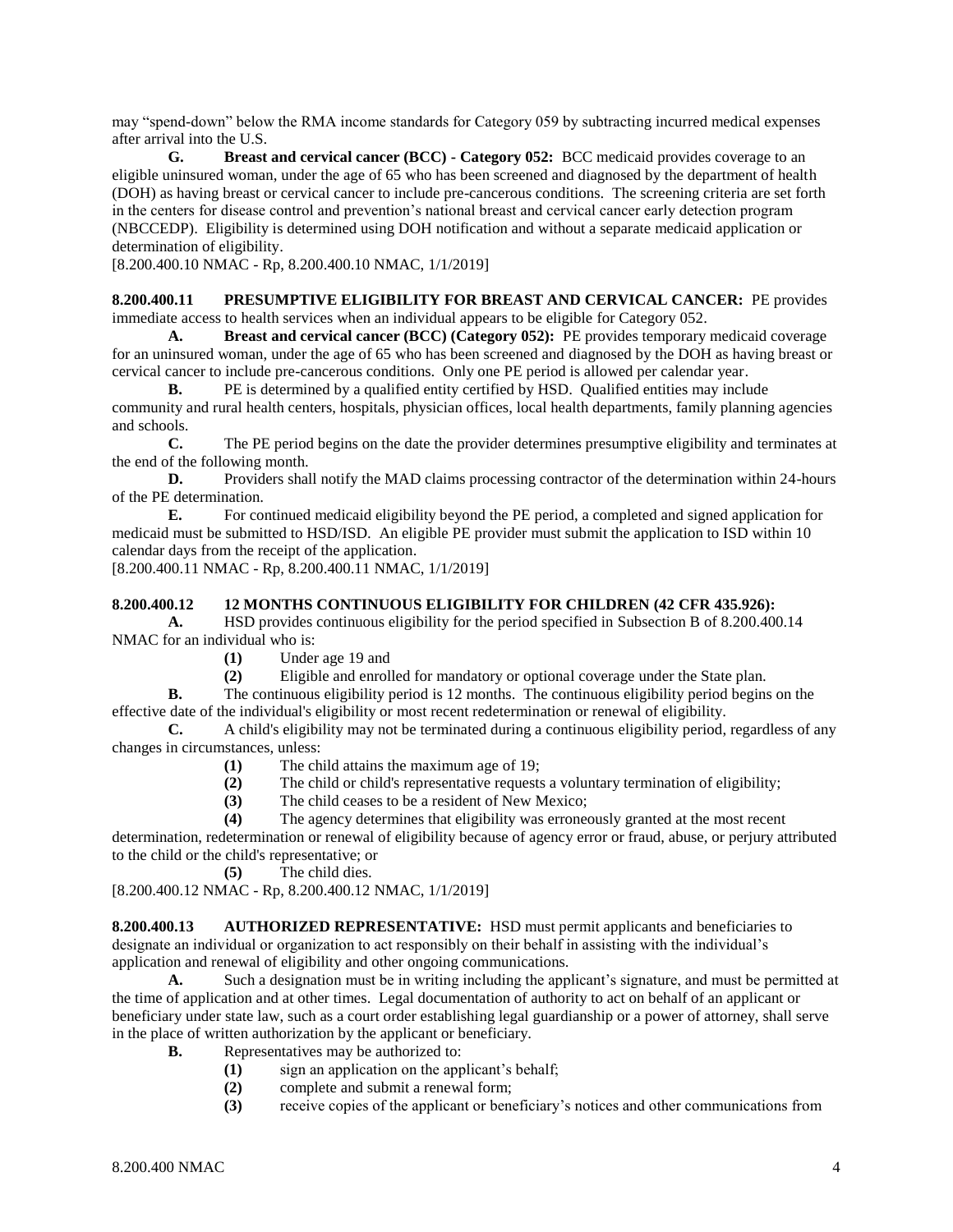the agency; and

**(4)** act on behalf of the applicant or beneficiary in all other matters with the agency.

**C.** The power to act as an authorized representative is valid until the applicant or beneficiary modifies the authorization or notifies the agency that the representative is no longer authorized to act on his or her behalf, or the authorized representative informs the agency that he or she is no longer acting in such capacity, or there is a change in the legal authority upon which the individual's or organization's authority was based. Such notice must be in writing and should include the applicant or authorized representative's signature as appropriate.

**D.** The authorized representative is responsible for fulfilling all responsibilities encompassed within the scope of the authorized representation to the same extent as the individual he or she represents, and must agree to maintain, or be legally bound to maintain, the confidentiality of any information regarding the applicant or beneficiary provided by the agency.

**E.** As a condition of serving as an authorized representative, a provider, staff member or volunteer of an organization must sign an agreement that he or she will adhere to the regulations relating to confidentiality (relating to the prohibition against reassignment of provider claims as appropriate for a health facility or an organization acting on the facility's behalf), as well as other relevant state and federal laws concerning conflicts of interest and confidentiality of information (42 CFR 435.923). [8.200.400.13 NMAC - Rp, 8.200.400.13 NMAC, 1/1/2019]

#### **8.200.400.14 RETROACTIVE MEDICAID:**

**A.** HSD must make eligibility for medicaid effective no later than the first or up to the third month before the month of application if the individual:

**(1)** Requested coverage for months prior to the application month;

plan and;

**(3)** would have been eligible for medicaid at the time he or she received the services, if he or she had applied (or an authorized representative has applied for him or her) regardless of whether the individual is alive when application for medicaid is made.

**(2)** received medicaid services, at any time during that period, of a type covered under the

**B.** Eligibility for medicaid is effective on the first day of the month if an individual was eligible at any time during that month.

**C.** Eligibility for each retroactive month is determined separately. Retroactive medicaid must be requested within 180 days of the date of the medicaid application.

[**D.** Retroactive eligibility is limited to one month for most centennial care managed care members,  $\frac{1}{4}$  in Subsection E of 8.200.400.14 NMAC. Retroactive eligibility is allowed for up to three months for individuals and categories as described in Subsection F of 8.200.400.14 NMAC. All retroactive periods are limited to one month prior to the application month when the individual or category would be enrolled into managed care for the application month or month prior.

**E.** Centennial care managed care members on one of the following medicaid categories of eligibility (COEs) during the month of application or month prior are limited to retroactive medicaid for one month prior to the application month for these categories:

**(1)** other adults (COE 100) with a federal poverty level (FPL) less than or equal to one hundred percent;

**(2)** other adults (COE 100) with an FPL greater than one hundred percent who applied prior to July 1, 2019;

**(3)** parent caretaker (COE 200);

**(4)** supplemental security income (SSI COEs 001, 003, and 004);

**(5)** SSI extensions (COEs 001, 003, and 004, e.g. 503s, disabled adult children, ping pongs, and early widower);

**(6)** working disabled individuals (WDI COE 074); and

**(7)** breast and cervical cancer (BCC COE 052)

**(8)** an incarcerated individual suspended from centennial care enrollment for the application month is limited to one month of retroactive medicaid for the month prior to the application month for the medicaid categories listed in Subsection E of 8.200.400.14 NMAC.

**F.** The following individuals or categories are allowed up to three months of retroactive medicaid: **(1) FFS individuals:** Individuals not enrolled in managed care during the month of

application or month prior are allowed up to three months of retroactive medicaid prior to the application month for the following categories: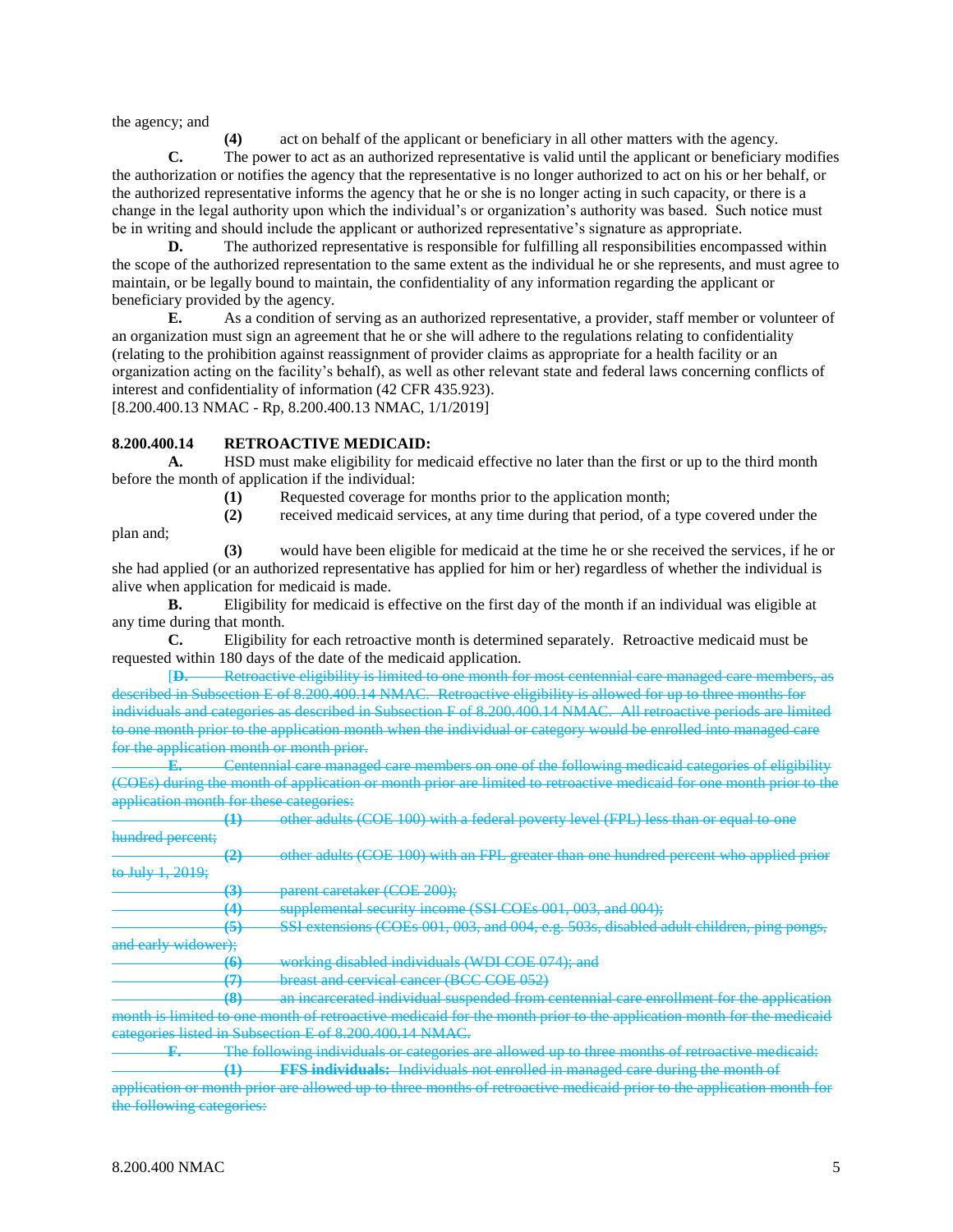|                                        |                        | other adults (COE 100);<br>$\left(\mathrm{a}\right)$                                                              |
|----------------------------------------|------------------------|-------------------------------------------------------------------------------------------------------------------|
|                                        |                        | parent caretaker (COE 200);<br>$\bigoplus$                                                                        |
|                                        |                        | SSI (COEs (001, 003, and 004);<br>$\left(\mathbf{e}\right)$                                                       |
|                                        |                        | SSI extensions (COEs 001, 003, and 004, e.g. 503s, disabled adult children, ping<br>$\overline{d}$                |
| pongs, and early widowers);            |                        |                                                                                                                   |
|                                        |                        | <b>WDI (COE 074);</b><br>$\Theta$                                                                                 |
|                                        |                        | $\bigoplus$<br><b>BCC (COE 052);</b>                                                                              |
|                                        | $\left( 2\right)$      | pregnant women (COE 300);                                                                                         |
|                                        | $\left(3\right)$       | related services (COE 301);<br>pregnancy                                                                          |
|                                        | $\overline{4}$         | a woman who is pregnant on any medicaid category during the application month                                     |
|                                        |                        | excluding categories that do not have retroactive medicaid per Subsection G of 8.200.400.14 NMAC.                 |
|                                        | $\left(5\right)$       | children under age 19 on any medicaid category, inclusive of the month a child turns age                          |
|                                        |                        | 19 during the application month, excluding categories that do not have retroactive medicaid per Subsection G of   |
| 8.200.400.14 NMAC;                     |                        |                                                                                                                   |
|                                        | $\bigoplus$            | family planning (COE 029);                                                                                        |
|                                        | $\boldsymbol{\varphi}$ | specified low income medicare beneficiaries (SLIMB COE 045) and qualified individuals                             |
| (QH-COE 042);                          |                        |                                                                                                                   |
|                                        | $\left( 8 \right)$     | qualified disabled working individuals (QD COE 050);                                                              |
|                                        | $\overline{\bm{e}}$    | refugee (COE 049)                                                                                                 |
|                                        | (10)                   | children, youth and families department medicaid categories (COEs 017, 037, 046, 047,                             |
| 066, and 086); and                     |                        |                                                                                                                   |
|                                        | $\overline{41}$        | institutional care medicaid (COEs 081, 083, and 084) excluding the program of all-                                |
| inclusive care for the elderly (PACE). |                        |                                                                                                                   |
|                                        | <del>(12)</del>        | an incarcerated individual suspended during the application month who is FFS, pregnant,                           |
|                                        |                        | or eligible under one of the categories listed in Subsection F of 8.200.400.14 NMAC is allowed up to three months |
|                                        |                        | of retroactive medicaid prior to the application month.                                                           |
|                                        |                        | The following categories do not have retroactive medicaid:                                                        |
|                                        |                        | emergency medical services for aliens (EMSA COE 085). EMSA provides coverage for                                  |
|                                        |                        | emergency services, which may be provided prior to the application month, but is not considered retroactive       |
|                                        |                        | medicaid. Eligibility is determined in accordance with 8.285.400, 8.285.500, and 8.285.600 NMAC;                  |
|                                        | $\left( 2\right)$      | home and community based services waivers (COEs 091, 093, 094, 095, and 096);                                     |
|                                        | $\biguplus$            | other adults (COE 100) with an FPL greater than one hundred percent who apply on or                               |
|                                        |                        | after July 1, 2019 are subject to a premium. Individuals who have a premium requirement are determined            |
|                                        |                        | prospectively eligible for the other adults category.                                                             |
|                                        | $\overline{4}$         | PACE (COEs 081, 083, and 084);                                                                                    |
|                                        | $\left(5\right)$       | qualified medicare beneficiaries (COEs 041 and 044); and                                                          |
|                                        | (6)                    | transitional medicaid (COEs 027 and 028).                                                                         |
| D.                                     |                        | Retroactive medicaid is allowed for up to three months prior to the application month for the                     |
| following medicaid categories:         |                        |                                                                                                                   |
|                                        | (1)                    | other adults (COE 100);                                                                                           |
|                                        | (2)                    | parent caretaker (COE 200)                                                                                        |
|                                        | (3)                    | pregnant women (COE 300);                                                                                         |
|                                        | (4)                    | pregnancy-related services (COE 301);                                                                             |
|                                        | (5)                    | children under age 19 (COEs 400, 401, 402, 403, 420, and 421);                                                    |
|                                        | <b>(6)</b>             | family planning (COE 029);                                                                                        |
|                                        | (7)                    | children, youth and families department (CYFD COEs 017, 037, 046, 047, 066, and 086);                             |
|                                        | (8)                    | supplemental security income (SSI COEs 001, 003, and 004);                                                        |
|                                        | (9)                    | SSI (COEs 001, 003, and 004, e.g. 503s, disabled adult children, ping pongs, and early                            |
| widowers);                             |                        |                                                                                                                   |
|                                        | (10)                   | working disabled individuals (COE 074);                                                                           |
|                                        | (11)                   | breast and cervical cancer (BCC COE 052);                                                                         |
|                                        | (12)                   | specified low income beneficiaries (SLIMB COE 045);                                                               |
|                                        | (13)                   | qualified individuals (QI1 COE 042);                                                                              |
|                                        | (14)                   | qualified disabled working individuals (COE 050);                                                                 |
|                                        | (15)                   | refugees (COE 049);                                                                                               |
|                                        | (16)                   | institutional care medicaid (COEs 081, 083, and 084) excluding the program for all-                               |